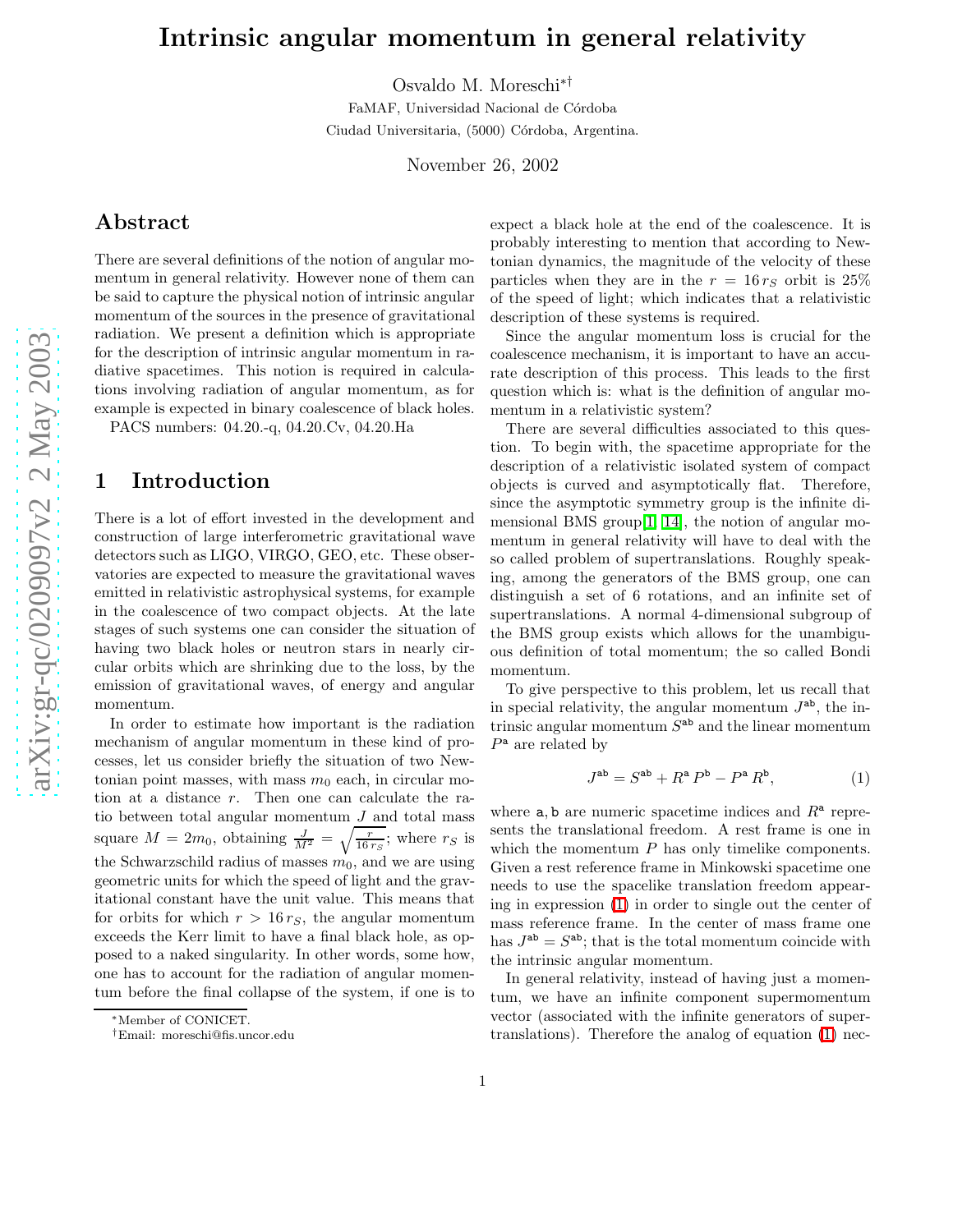mentum and its corresponding notion of rest frames [\[19\]](#page-3-2).

We have solved the problem of rest frames in the past with the construction of the so called nice sections [\[8\]](#page-3-3). Given an asymptotically flat spacetime, these sections provide a well defined notion of rest frames at future null infinity. We have also proved that they have the expected physical properties[\[3,](#page-3-4) [10\]](#page-3-5)(See comments in the next section.).

In this article we use this construction to give a definition of intrinsic angular momentum in general relativity, solving in this way the deficiencies of previous works[\[2,](#page-3-6) [4,](#page-3-7) [6,](#page-3-8) [7,](#page-3-9) [11,](#page-3-10) [12,](#page-3-11) [13,](#page-3-12) [15,](#page-3-13) [16,](#page-3-14) [17,](#page-3-15) [18\]](#page-3-16).

### 2 Rest frame systems

In order to define rest frames, we need to fix the notion of supermomentum. We will use the supermomentum 'psi' that was used in the nice section construction[\[8\]](#page-3-3).

Let the section S of future null infinity be characterized by the condition  $u = 0$ , of the Bondi coordinate system  $(u, \zeta, \overline{\zeta})$ . Then the supermomentum is given by

$$
P_{lm}(S) = -\frac{1}{\sqrt{4\pi}} \int_S Y_{lm}(\zeta, \bar{\zeta}) \Psi(u=0, \zeta, \bar{\zeta}) dS^2, \quad (2)
$$

where  $dS^2$  is the surface element of the unit sphere on S,  $Y_{lm}$  are the spherical harmonics, the scalar  $\Psi$  is given by

$$
\Psi \equiv \Psi_2^0 + \sigma_0 \dot{\bar{\sigma}}_0 + \eth^2 \bar{\sigma}_0, \tag{3}
$$

where we are using the GHP[\[5\]](#page-3-17) notation and where  $\Psi^0_2$ is the leading order asymptotic behavior of the second Weyl tensor component,  $\sigma_0$  is the leading order of the Bondi shear, ð is the edth operator of the unit sphere, and a dot means partial derivative with respect to the retarded time u.

The condition for a section to be of the nice type is that all the spacelike components of the supermomentum vanish. That is, if  $\tilde{S}$  is nice then  $\tilde{P}_{lm}(\tilde{S})=0$  for  $l \neq 0$ .

Since any section  $\tilde{S}$  can be obtained from an arbitrary reference section S by a supertranslation  $\gamma(\zeta,\bar{\zeta})$ , it is useful to know what is the equivalent condition on  $\gamma$ . We have shown that the condition for the section determined by  $\gamma$  to be of the nice type is [\[8,](#page-3-3) [10\]](#page-3-5)

<span id="page-1-0"></span>
$$
\tilde{\sigma}^2 \bar{\tilde{\sigma}}^2 \gamma = \Psi(\gamma, \zeta, \bar{\zeta}) + K^3(\gamma, \zeta, \bar{\zeta}) M(\gamma), \tag{4}
$$

where the conformal factor  $K$  can be related to the Bondi momentum by  $K = \frac{M}{P^{\mathsf{a}} l_{\mathsf{a}}}$ , with

$$
(l^{\mathbf{a}}) = \left(1, \frac{\zeta + \bar{\zeta}}{1 + \zeta \bar{\zeta}}, \frac{\zeta - \bar{\zeta}}{i(1 + \zeta \bar{\zeta})}, \frac{\zeta \bar{\zeta} - 1}{1 + \zeta \bar{\zeta}}\right) \tag{5}
$$

and  $P^{\mathsf{a}}$  is evaluated at the section  $u = \gamma$ . Also, the rest mass M at the same section is given by  $M = \sqrt{P^a P_a} [8,$  $M = \sqrt{P^a P_a} [8,$ [10\]](#page-3-5).

ter family of solutions of equation [\(4\)](#page-1-0) with the expected physical properties[\[3,](#page-3-4) [10\]](#page-3-5). An important property is that; if  $S_1$  is a nice section and  $S_2$  is another nice section which is generated from  $S_1$  by a timelike translation, then  $S_2$ is to the future of  $S_1$ . This is exactly what happens in Minkowski space when  $S_1$  is the intersection of the future null cone emanating from an interior point, let us say  $x_1$ , with future null infinity; and if  $S_2$  is the intersection of the future null cone corresponding to another point  $x_2$ which is in the future of  $x_1$ . There is then an analogy between rest frames at future null infinity centered on a nice section S and rest frames of Minkowski spacetime centered on a point x.

# 3 Definition of intrinsic angular momentum

We will define intrinsic angular momentum by using the so called 'Charge integrals of the Riemann tensor'[\[7\]](#page-3-9).

A charge integral of the Riemann tensor is a quantity ascribed to a 2-sphere  $S$  by the integration of the 2-form  $C_{ab}$ , namely:

$$
Q_S = \int_S C \tag{6}
$$

where  $C_{ab}$  is expressed in terms of the curvature by

$$
C_{ab} \equiv R_{ab}^*{}^{cd} w_{cd},\tag{7}
$$

and where a right star means right dual of the Riemann tensor and the 2-form  $w_{ab}$  is defined next. In our case S is assumed to be a nice section[\[8\]](#page-3-3) of future null infinity.

How is one supposed to chose the 2-form  $w$ ? It was discussed in the literature[\[11,](#page-3-10) [7\]](#page-3-9) that, in terms of the spinor notation, it is convenient to require  $-\nabla_A^{B'} w^{AB} +$ c.c. =  $v^{BB'}$  and  $\nabla_{E'(E} w_{FG)} = 0$ ; where the vector  $v^{BB'}$ is a generator of asymptotic symmetries(for the details behind this and other matters see the full length paper on this subject[\[9\]](#page-3-18)). However on a non-stationary spacetime, these equations have in general no solution at future null infinity. In spite of that we can require this equations to be satisfied on a nice section. Let  $w_2, w_1$  and  $w_0$  be the spinor components of the 2-form  $w$ . Then we require

$$
w_2 = -\frac{1}{3}\bar{\eth}\bar{a},\tag{8}
$$

$$
w_1 = w_1^{00}(\zeta, \bar{\zeta}) + \frac{1}{6} u \,\eth \bar{\eth} \bar{a},\tag{9}
$$

$$
w_0 = w_0^{00} + u \left( -2 \eth w_1^{00} + \frac{2}{3} \sigma_0 \bar{\eth} \bar{a} \right) - \frac{1}{6} u^2 \, \eth^2 \bar{\eth} \bar{a} \quad (10)
$$

where a is a spin weight 0 quantity satisfying  $\dot{a} = 0$  and  $\bar{\eth}^2 \bar{a} = 0$ ,  $w_1^{00}$  and  $w_0^{00}$  are spin weight 0 and 1 functions respectively that solve the equations

$$
\vec{\sigma}^2 w_1^{00} = \frac{1}{3} \vec{\sigma}_{00} \,\bar{\vec{\sigma}}\bar{a} + \frac{1}{2} \sigma_0 \,\bar{\vec{\sigma}}\bar{\vec{\sigma}} = -\vec{\sigma}_{00} \, w_2 - \frac{3}{2} \sigma_0 \,\bar{\sigma}_{02} \tag{11}
$$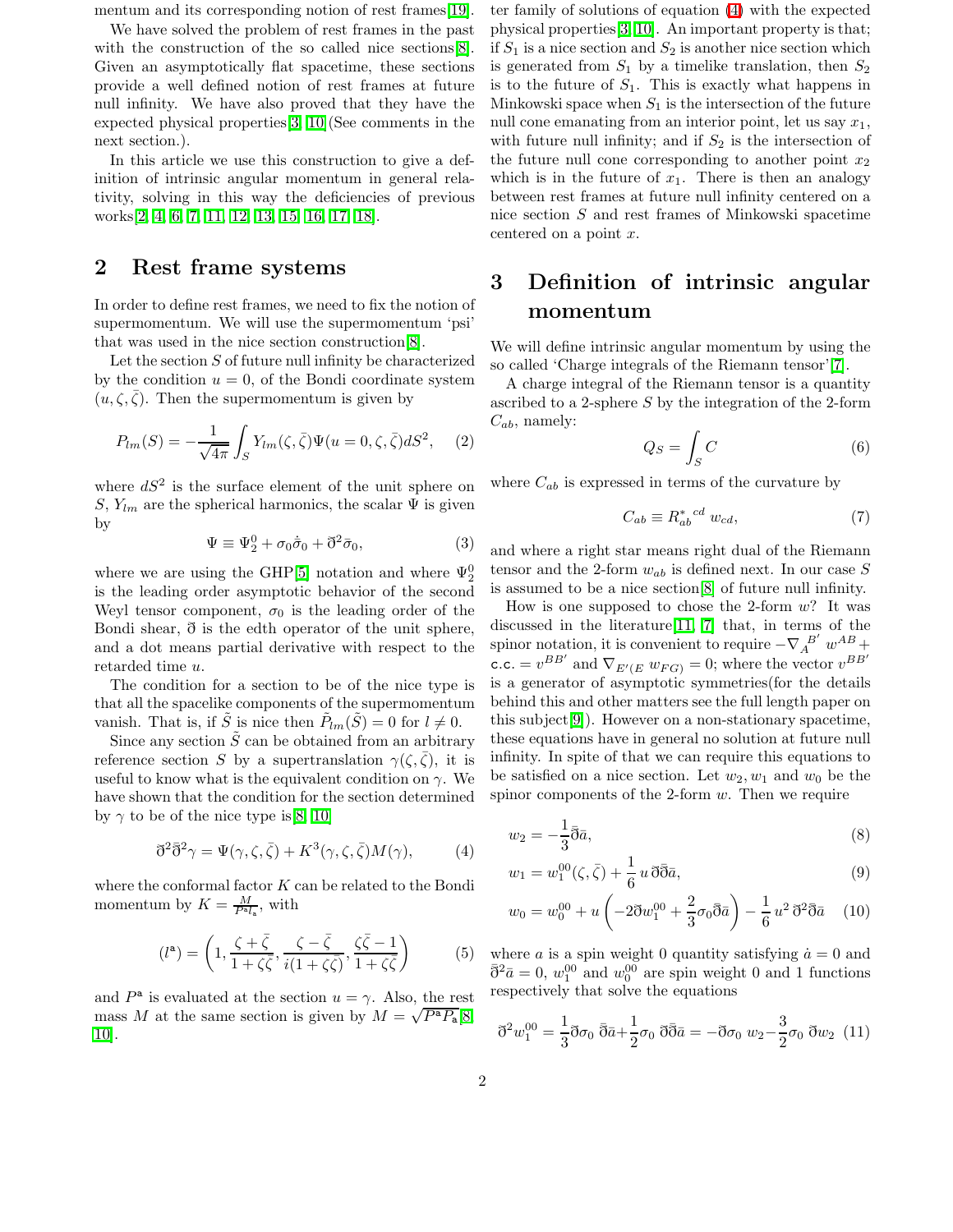$$
\partial w_0^{00} = -2\sigma_0 w_1^{00}.\tag{12}
$$

Using the potential  $\delta$  of the shear satisfying  $\sigma_0 = \partial^2 \delta$ , the component  $w_1$  can be expressed by

$$
w_1 = b + \frac{1}{3}\partial \delta \bar{\partial} \bar{a} + \frac{1}{6}(u - \delta)\partial \bar{\partial} \bar{a};\tag{13}
$$

where the spin weight 0 quantity b satisfies  $\dot{b} = 0$  and  $\mathfrak{d}^2b=0.$ 

Having a timelike one-parameter family of nice sections at future null infinity, this procedure provides with a 2-form  $w$  at future null infinity with the functional dependence

$$
w_{AB} = w_{AB} \left( \sigma_0(u, \zeta, \bar{\zeta}), a, b; u, \zeta, \bar{\zeta} \right). \tag{14}
$$

Then the charge integral becomes

$$
Q_S(w) = \int_S C
$$
  
=  $4 \int_S \left( -w_2 \left( \Psi_1^0 + 2 \sigma_0 \vec{\partial} \bar{\sigma}_0 + \vec{\partial} (\sigma_0 \bar{\sigma}_0) \right) + 2 w_1 \left( \Psi_2^0 + \sigma_0 \dot{\bar{\sigma}}_0 + \vec{\partial}^2 \bar{\sigma}_0 \right) \right) dS^2 + \text{c.c.}.$  (15)

In order to pick up the intrinsic angular momentum we need to impose the center of mass condition[\[9\]](#page-3-18)

$$
Q_S(a) = 0 \qquad \text{for all} \quad a = \bar{a}.\tag{16}
$$

This is the analog of the fixing of the translation freedom in the Minkowskian case by requiring that three components of the angular momentum tensor vanish, namely  $J^{01} = J^{02} = J^{03} = 0$ . In this way, there is left a unique one parameter family of nice sections, which determines the center of mass frames.

Let us denote these sections with  $S_{\text{cm}}$ ; then the intrinsic angular momentum  $j$  is defined by

$$
j(w) = Q_{S_{\text{cm}}}(w); \tag{17}
$$

where in order to pick up the intrinsic angular momentum one must take  $a = -\bar{a}$  and  $b = 0[9]$  $b = 0[9]$ .

#### 4 Comments

Several advantages exist when one uses the charge integral approach for the definition of physical quantities. For example, although we have defined the tensor C at future null infinity, let us consider the possibility to extend its definition to the interior of the spacetime. Assume  $V$  is a spacelike hypersurface in the interior of the spacetime which extends up to future null infinity, and which has as boundary the section  $S$ ; as shown in figure [1.](#page-2-0)



<span id="page-2-0"></span>Figure 1: The spacelike hypersurface  $V$  has as boundary the section S at future null infinity.

Then, using Stokes' theorem, one can express the charge integral  $Q$  as an integral on  $V$ , namely

<span id="page-2-2"></span>
$$
Q_S = \int_S C = \int_V dC. \tag{18}
$$

<span id="page-2-1"></span>One can prove<sup>[\[9\]](#page-3-18)</sup> that the exterior derivative of  $C$  can be expressed by

$$
dC_{abc} = \frac{1}{3} \epsilon_{abcd} * R^{*defg} \left( T_{efg} + \frac{1}{3} g_{ef} v_g - \frac{1}{3} g_{eg} v_f \right)
$$

$$
= \frac{1}{3} \epsilon_{abcd} \left( -2G^{dg} v_g + *R^{*defg} T_{efg} \right), \tag{19}
$$

where  $G_{ab}$  is the Einstein tensor,  $T_{abc}$  is the traceless part of  $\nabla_a w_{bc}$  and  $\nabla_a w^{ab} = v^b$ , its trace; in other words

$$
\nabla_a w_{bc} = T_{abc} + \frac{1}{3} g_{ab} v_c - \frac{1}{3} g_{ac} v_b.
$$
 (20)

Let us look at equation [\(19\)](#page-2-1) in the linearized gravity case. Then, it is noted<sup>[\[11\]](#page-3-10)</sup> that if the vector  $v^a$  were a Killing vector of the flat background metric, and  $T_{abc}$ were  $O(1)$ , then equation [\(18\)](#page-2-2) will give the conserved quantities in the context of linearized gravity. This is telling us that the charge integrals have the appropriate meaning in the weak field limit.

Also one can use Stokes' theorem to calculate the flux of angular momentum. Let  $S_2$  be a section to the future of the section  $S_1$  of future null infinity, and let now  $\Sigma$  be the region which has as boundaries  $S_1$  and  $S_2$ ; see figure [2.](#page-3-19) Then the flux law for angular momentum is given by

$$
Q_{S_2} - Q_{S_1} = \int_{S_2} C - \int_{S_1} C = \int_{\Sigma} dC. \tag{21}
$$

When the spacetime is stationary, it can be seen[\[9\]](#page-3-18) that our definition does give the intrinsic angular momentum of the spacetime; and also that the center of mass, defined in terms of nice sections, is what one expects to be.

Let us consider a radiative spacetime in which one can distinguish three stages; starting with a stationary regime, passing through a radiating stage and ending in a stationary regime. One can see that our construction gives the correct intrinsic angular momentum in the first and third stages; even though the center of mass frames